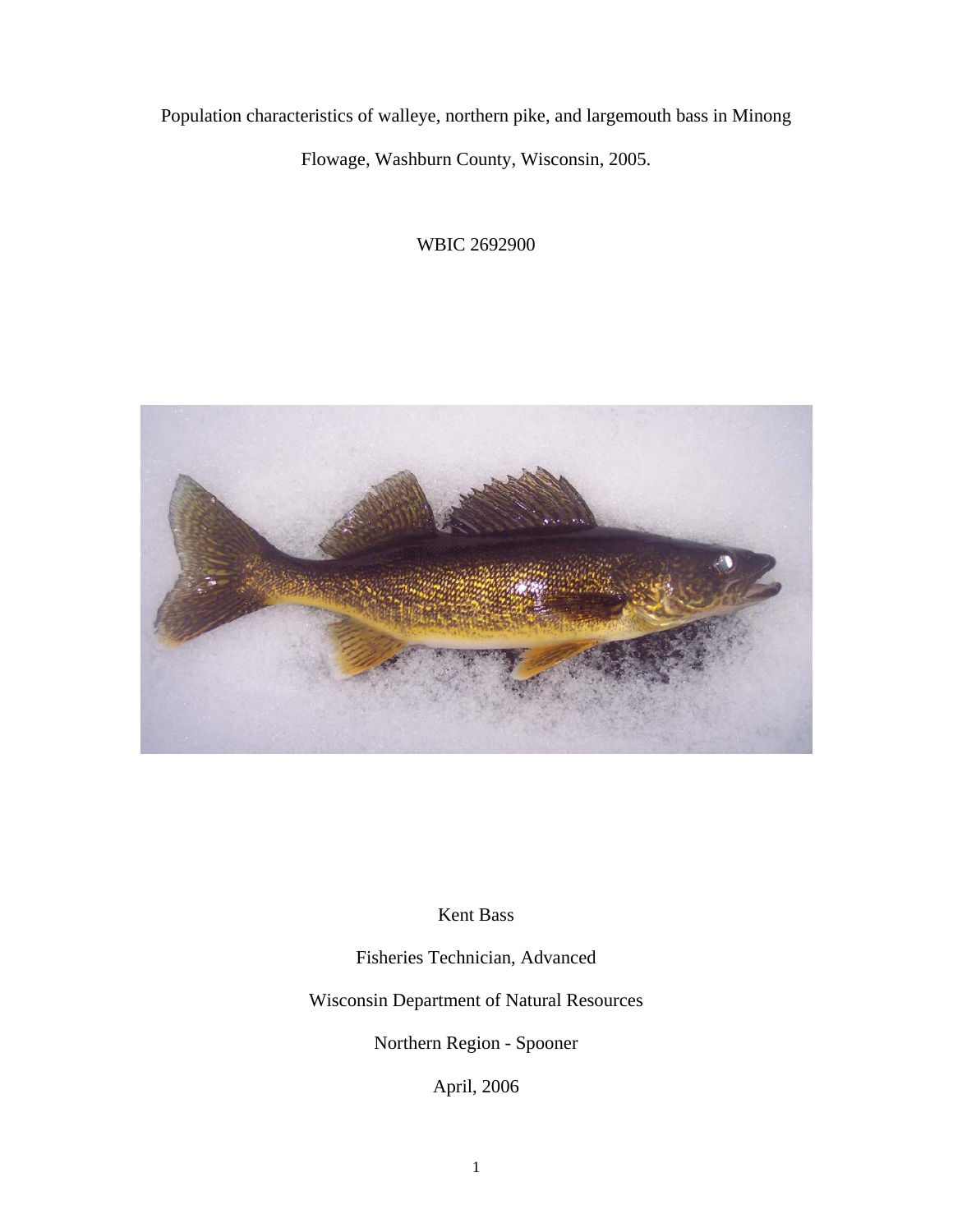## **Executive Summary**

 Walleyes Sanders vitreus were sampled in Minong Flowage in 2005 to determine population abundance, size distribution, and growth. A total of 1,876 walleyes were collected by electrofishing and fyke nets during the spring spawning period in the flowage and the Totagatic River. Adult population abundance was estimated to be 10,954 fish or 7.0 fish/acre. As in past surveys, the majority of the population measures between 12 and 19.9 in. However, there has been a decline in the number of walleyes greater than 20 in. Growth rates have also declined since past surveys and now are below northern region and statewide averages. It takes more than five seasons for an average walleye to reach 15 in. Natural reproduction of walleye remains good. The current 15 in minimum length limit may be inhibiting growth. A regulation change allowing the harvest of smaller walleyes would likely increase growth without a detrimental decrease in walleye density. Any regulation changes should be accompanied by future sampling to assess the effects of the changes. Northern pike **Esox** lucius were also collected during spring sampling to assess size distribution and growth. The majority of northern pike measured less than 20 in, but fish were collected up to 39 in. Northern pike PSD was below the regional mean. Largemouth bass Micropterus salmoides were also collected but were not directly targeted, resulting in a small sample size. Mean length at age was below the regional and statewide averages for largemouth bass older than age five. Mean length of the catch was 14.7 in.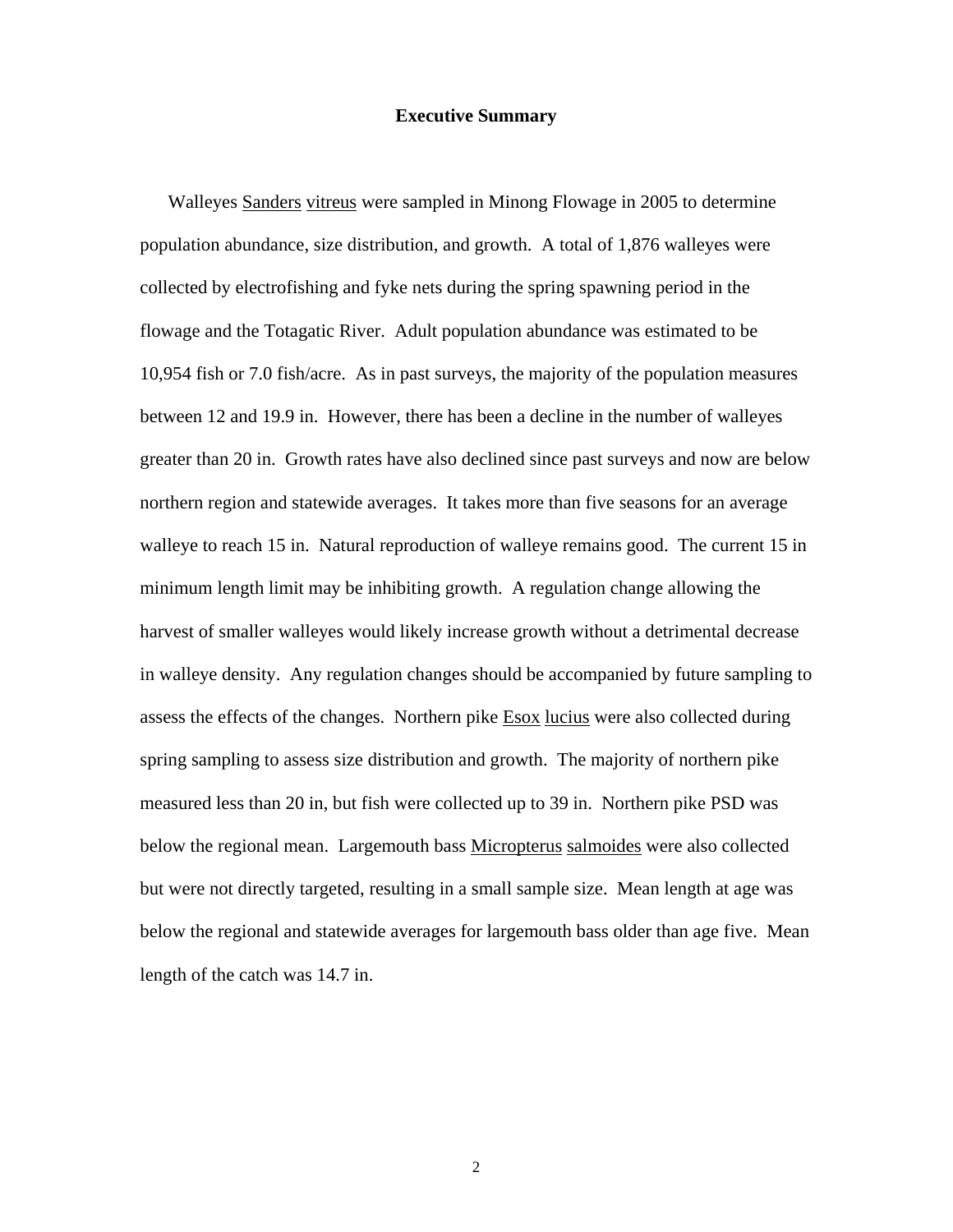# **Introduction**

 Minong Flowage is a 1,564 acre impoundment of the Totagatic River created by a dam constructed in 1936-37. The majority of the flowage lies in Washburn County, while a small part extends north into Douglas County. There is a Washburn County park and campground with a boat landing on the western side of the lake. There is also a state-owned boat landing on the eastern side of the flowage and a township-owned unimproved boat landing at the upstream end of the flowage. The shoreline is nearly entirely privately owned and is well developed. The water is stained brown and is moderately fertile. Most of the bottom substrate is sand. There are exposed tree stumps, especially in the upstream bays. Aquatic vegetation is common in the shallow bays. The maximum and mean depths of Minong Flowage are 21 feet and 9 feet, respectively. The fishery consists mainly of walleye, northern pike, largemouth bass, bluegill Lepomis macrochirus, black crappie Pomoxis nigromaculatus, and yellow perch Perca flavescens. Smallmouth bass M. dolomieu, rock bass Ambloplites rupestris, pumpkinseed L. gibbosus, black bullhead Ameiurus melas, yellow bullhead A. natalis, and carp Cyprinus carpio are also present. Common forage species include golden redhorse Moxostoma erythrurum, shorthead redhorse M. macrolepidotum, and white sucker Catostomus commersoni.

 Minong Flowage is part of the ceded territory of northern Wisconsin and is subject to tribal harvest. Walleye daily bag limits have varied from two to five fish, depending on annual tribal harvest declarations. A daily bag limit of two walleyes was in effect for the 2005 angling year, although the bag limit has typically been five. A reduced daily bag limit has occurred in only seven seasons since inception of tribal harvest in 1985. There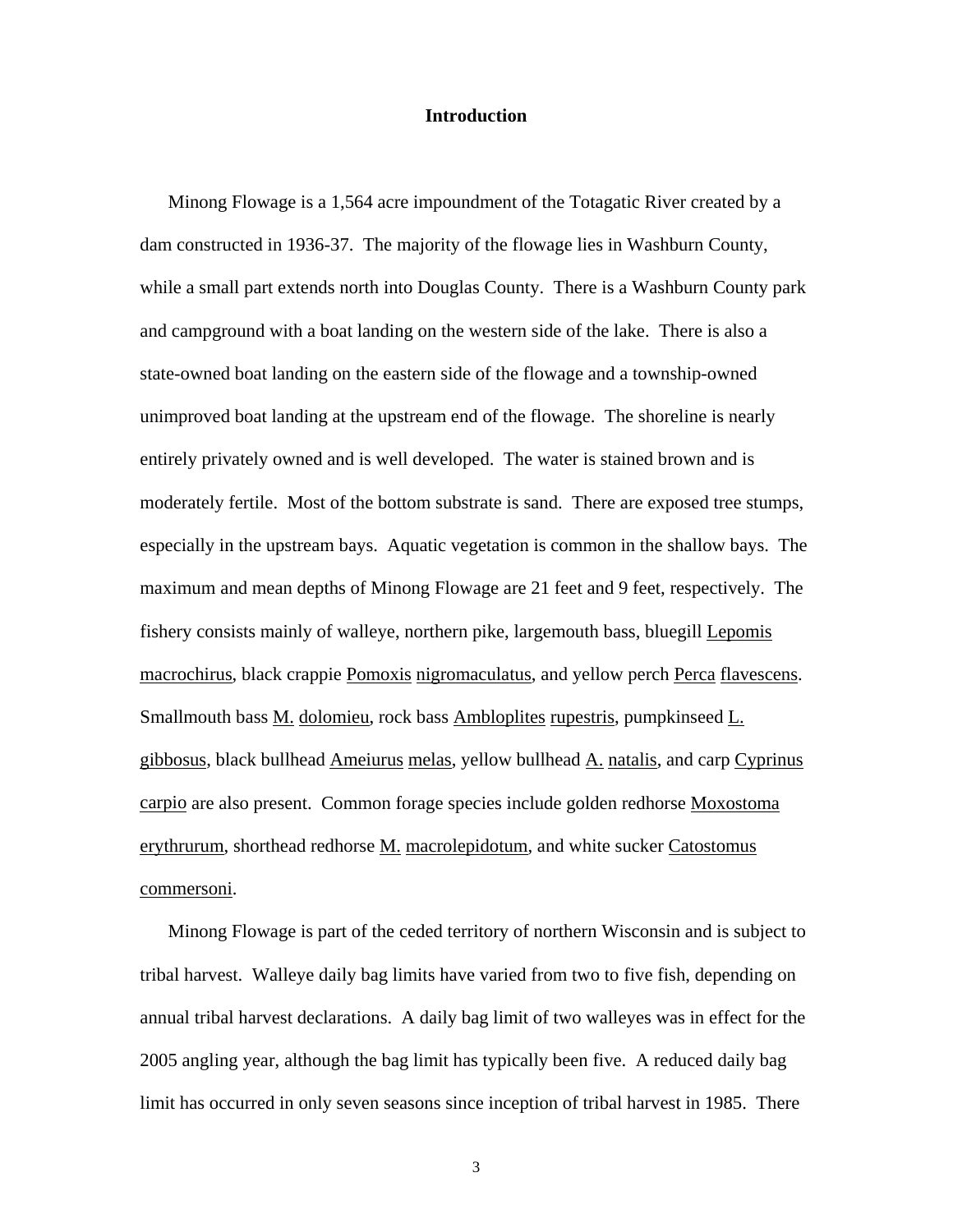is currently a 15-in minimum length limit on walleyes, which has been in effect since 1990. For the ten years preceding 1990 there was no length limit on walleyes in Minong Flowage.

 Minong Flowage was stocked with fry and/or fingerling walleyes annually from 1942 to 1949. Fingerling muskellunge were also stocked annually from 1942 to 1947. No stockings have occurred since. Also, a minimal amount of northern pike and walleye eggs were taken as part of hatchery operations during the 1960s.

 Numerous fisheries and aquatic habitat surveys have been conducted on the Minong Flowage with varying objectives. A general fish population survey with emphasis on gamefish populations and overabundant bullheads was conducted on Minong Flowage in June 1949 by the Wisconsin Conservation Department. Recommendations from this survey included encouraging panfish harvest and eradicating the overabundant bullhead population (Niemuth 1950). Wisconsin Department of Natural Resources (WDNR) conducted fall electrofishing surveys in 1980 and 1986, finding an abundant year class of walleyes both years. An estimate of adult walleye population abundance was attempted in 1988 by WDNR. Walleyes were marked in the flowage with fyke nets and recaptured with an electrofishing boat. Due to a very low number of fish recaptured an abundance estimate was not possible. Another attempt to estimate walleye abundance was conducted in 1989 using only an electrofishing boat in the Totagatic River. The vast majority of walleye spawning activity takes place in the river upstream of the flowage. The 1989 sampling and subsequent estimate (5.5 adult walleyes/acre) was thought to be a much more accurate representation of the adult spawning population (Johannes 1989).

 In summer 1994 WDNR conducted a species-presence survey using mini fyke nets, seines, and an electrofishing boat, finding 33 species of fish (WDNR, unpublished data).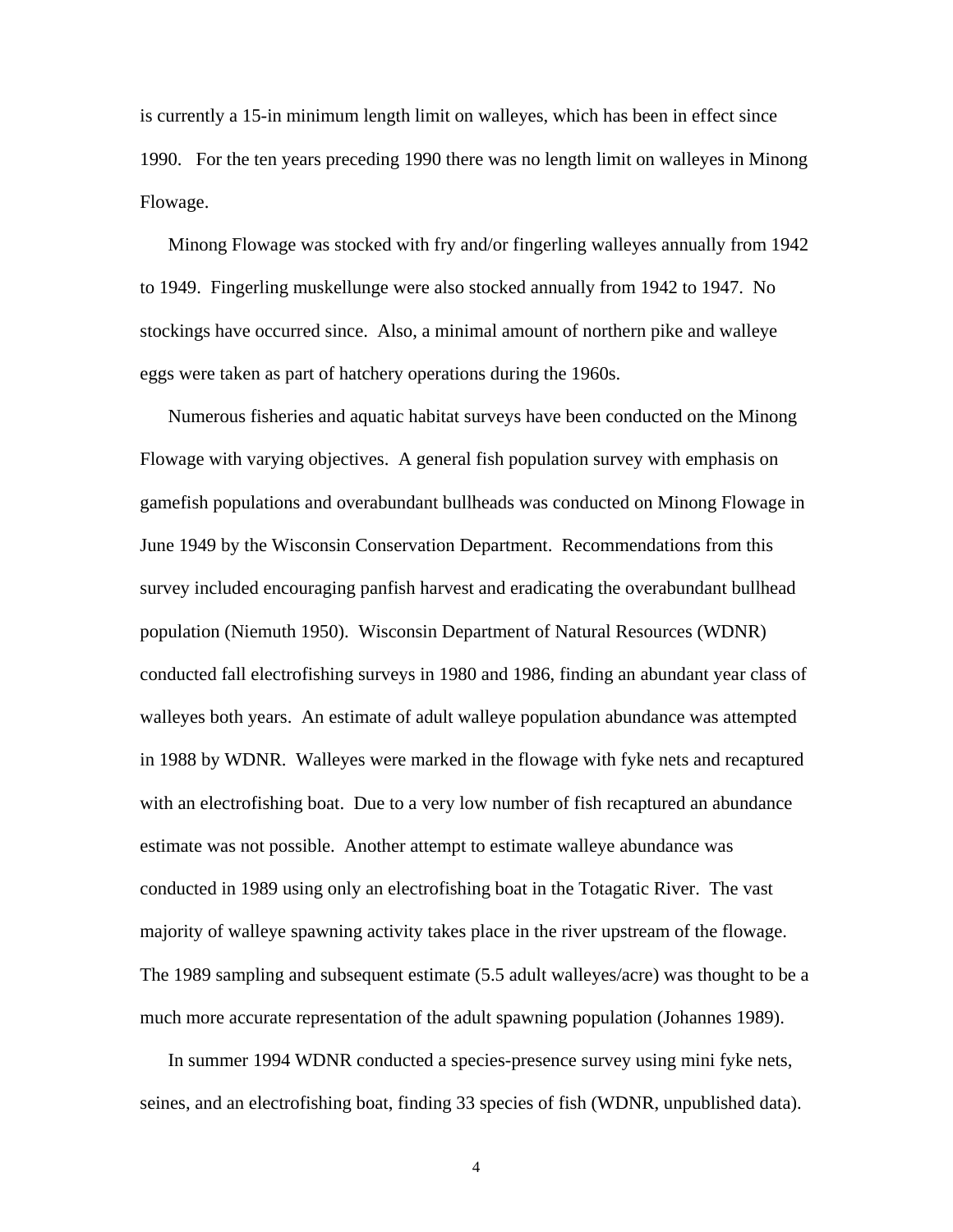Electrofishing surveys were conducted in September 2000 by WDNR to assess walleye young-of-the-year (YOY) recruitment and gather ageing data on gamefish, and in May 2002 by the Great Lakes Indian Fish and Wildlife Commission (GLIFWC) to determine walleye length frequency. A comprehensive aquatic plant survey was conducted in August 2003 in response to the discovery of Eurasian water milfoil (EWM) in the fall of 2002. More than 50 species of aquatic plants were found (Roesler 2004). YOY walleye fall recruitment surveys have been conducted in five of the last six years by DNR and GLIFWC, showing varied, but good reproduction. YOY counts averaged 76/mile and ranged from 15 to 135/mile. In 2004 Minong Flowage was sampled as part of the WDNR baseline monitoring program. Mini-fyke nets were set for one night in August and one night of electrofishing was conducted in October. The Minong Flowage Association has monitored water quality with volunteers as part of the Self Help Lake Monitoring Program since 1989.

 An extensive fisheries survey was conducted on the Minong Flowage in 2005. The 2005 survey was intended to monitor the status of gamefish populations, specifically walleye population abundance, growth, and size distribution. Additional population information was collected on northern pike and largemouth bass.

# **Methods**

 Adult walleyes were collected in the Totagatic River upstream of the flowage during the spring spawning period with a pulsed DC electroshocking boat. Adult walleyes were defined as all fish for which sex could be determined and all fish 15 in or longer (Hennessey 2002). River sampling began on 5 April when water temperatures reached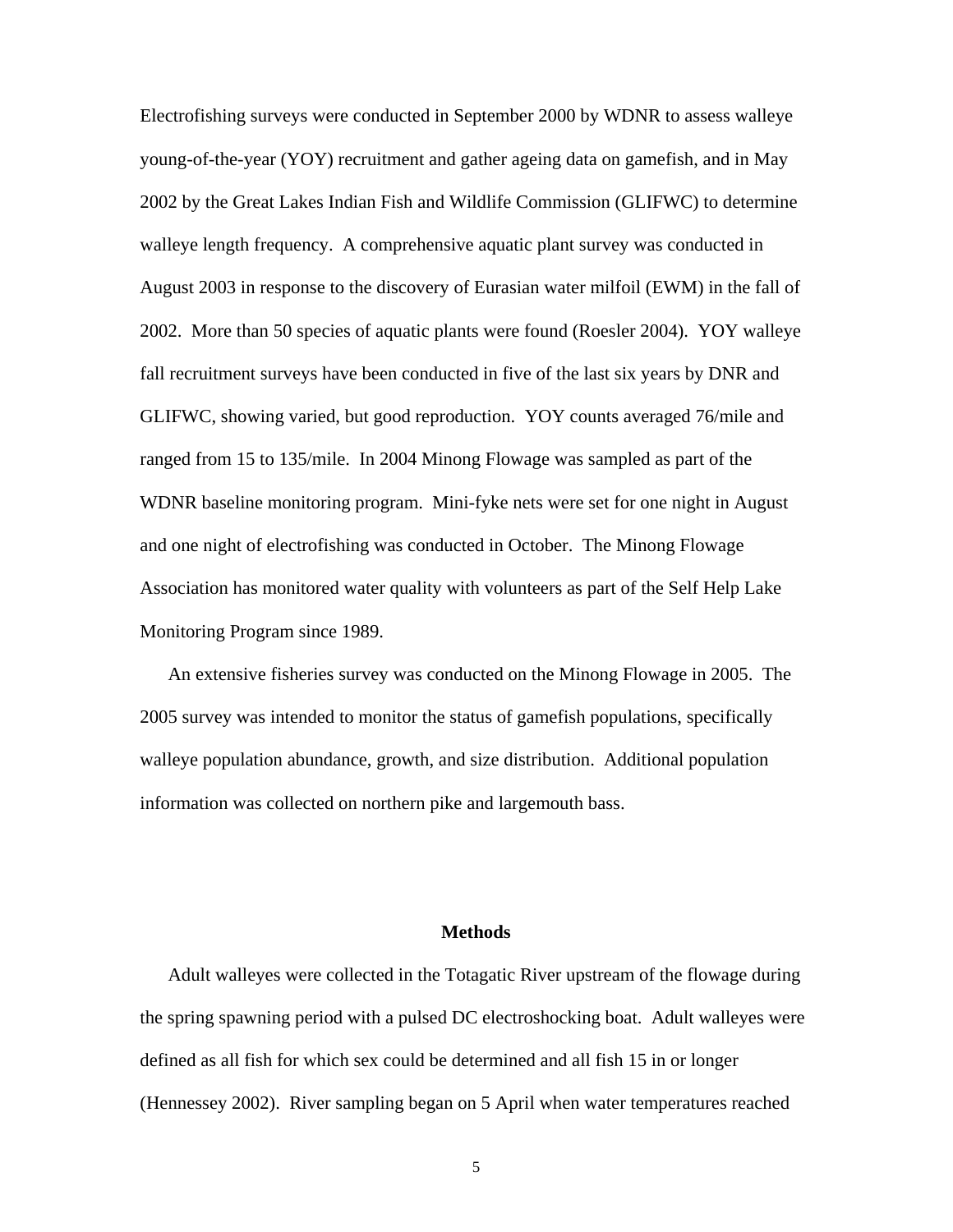40 F. Electrofishing was not conducted on 6 April but began again on 7 April and continued until 12 April. Daily shocking runs began approximately 1.75 miles upstream of the flowage and continued downstream to where the river widens into the flowage (Figure 1). Six (4x5 ft frame) fyke nets were also set in the upstream end of the flowage to sample adult walleye, northern pike, and largemouth bass. Two nets were set on 4 April, and two more nets were set on each 5 and 6 April. Some nets were occasionally moved. All six nets were removed on 10 April for a total of 30 net lifts.

 All walleyes, northern pike, and largemouth bass were measured to the nearest 0.1 inch (total length). Walleyes and northern pike were sexed by the presence of gametes. Walleyes were given a unique fin clip each day to eliminate within-day confusion between fyke netted and electroshocked fish. Marked and unmarked walleyes were recorded daily. Adult walleye population abundance was estimated using the Chapman modification of the Petersen method (Ricker 1975). Fish collected from fyke nets and all electrofishing runs (with the exception of the last run) made up the marking sample. The final electrofishing run was used as the recapture sample. Walleyes were grouped by length to estimate abundance. These numbers were then combined for an estimate of total adult population abundance. Changes in length frequency distribution of the sample between 1989 and 2005 were tested using a Kolmogorov-Smirnov test.

 All northern pike and largemouth bass were given a left pelvic fin clip. For age analysis, scale samples were removed from walleyes less than 15 in, while dorsal spines were removed from larger walleyes. Scale samples were removed from northern pike. An attempt was made at interpreting the age of northern pike scales. Casselman (1990) found that this can be difficult due to irregular growth and resorption or erosion on the midlateral region. Minong Flowage northern pike scales also showed many irregularities. Results were questionable and were not used for analysis. Scale samples were removed from largemouth bass less than 13 in, while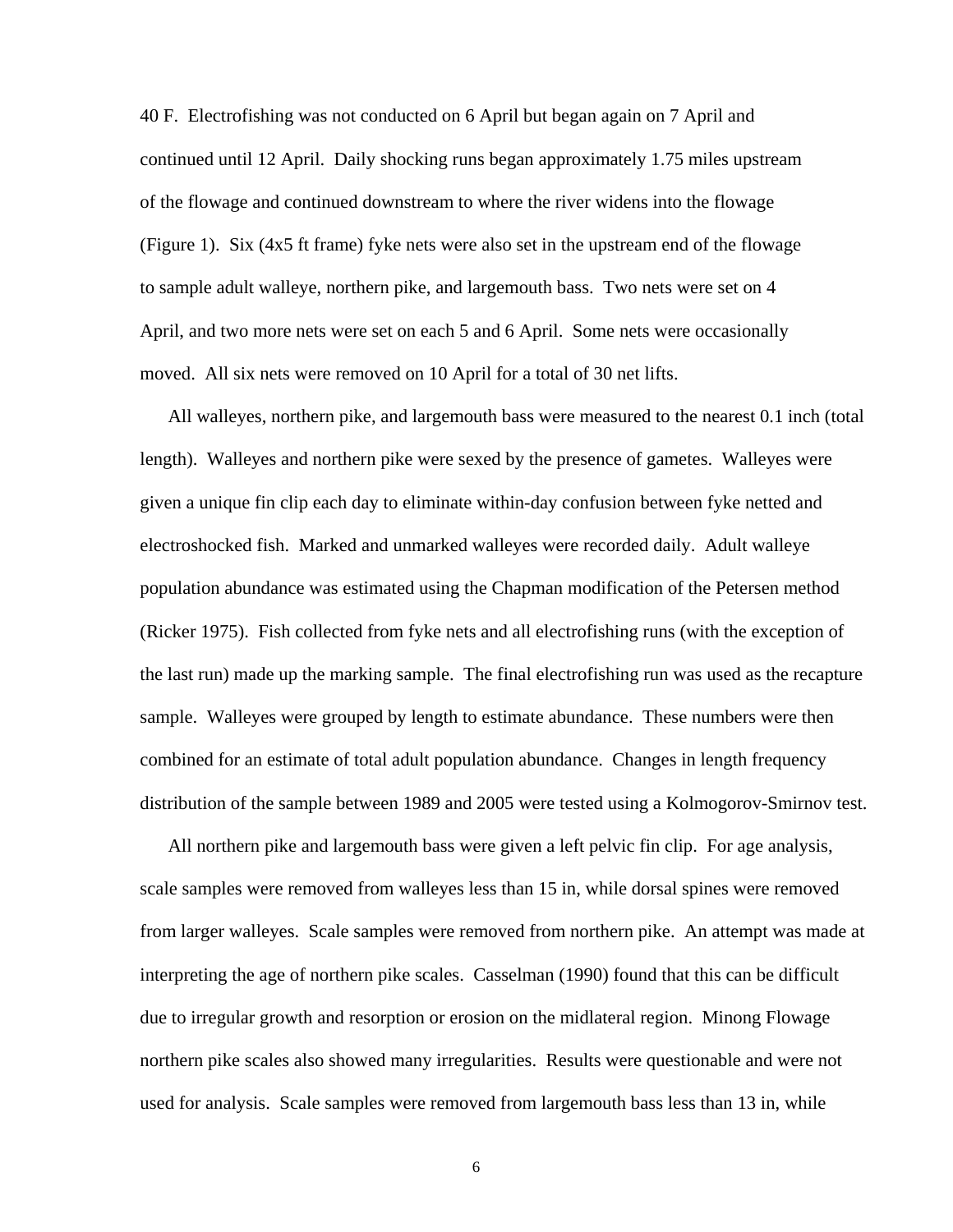spines were removed from larger fish. Mean length-at-age comparisons for walleye and largemouth bass were made to regional and statewide data using the WDNR Fish and Habitat statewide database. An index of proportional stock density (PSD) was used to describe and compare population size structure of northern pike and largemouth bass to regional means (Anderson and Neumann 1996). PSD values for northern pike and largemouth bass represent the percent of fish larger than stock length (14.0 and 8.0 in, respectively) that are larger than 21.0 and 12.0 in, respectively.

### **Results and Discussion**

Walleye. A total of 1,876 walleyes were captured using fyke nets ( $N = 376$ ) and electrofishing ( $N = 1,500$ ), including the final electrofishing run, which captured 338 unmarked and 64 marked walleyes. The average length of all captured walleyes was 16.1 in (SD=2.2), and ranged in length from 11.0 to 26.5 in (Figure 2).

The size structure of walleyes shifted significantly to smaller fish from 1989 to 2005 ( $D =$ 0.10, P < 0.001). Sixty eight percent of both the 1989 and 2005 sample measured greater or equal to 15 in (Figures 2 and 3). In both 1989 (59%) and 2005 (53%), more than half of the catch measured between 14.0 and 16.9 in. However, the percentage of the sample measuring greater or equal to 20 in decreased from 10% in 1989 to 5% in 2005.

 The male:female ratio in the catch decreased from 5.3:1 in 1989 to 1.9:1 in 2005. Male walleyes accounted for 66% of the total catch in 2005 and averaged 15.1 in (SD=1.5; Figure 4), while female walleyes averaged 18.0 in (SD=2.1; Figure 5). In 1989 males accounted for 84% of the catch and averaged 15.8 in, while females averaged 21.9 in. Numbers of large  $(> 20 \text{ in})$ female walleye were considerably less in 2005. In 1989 more than 60% of the female sample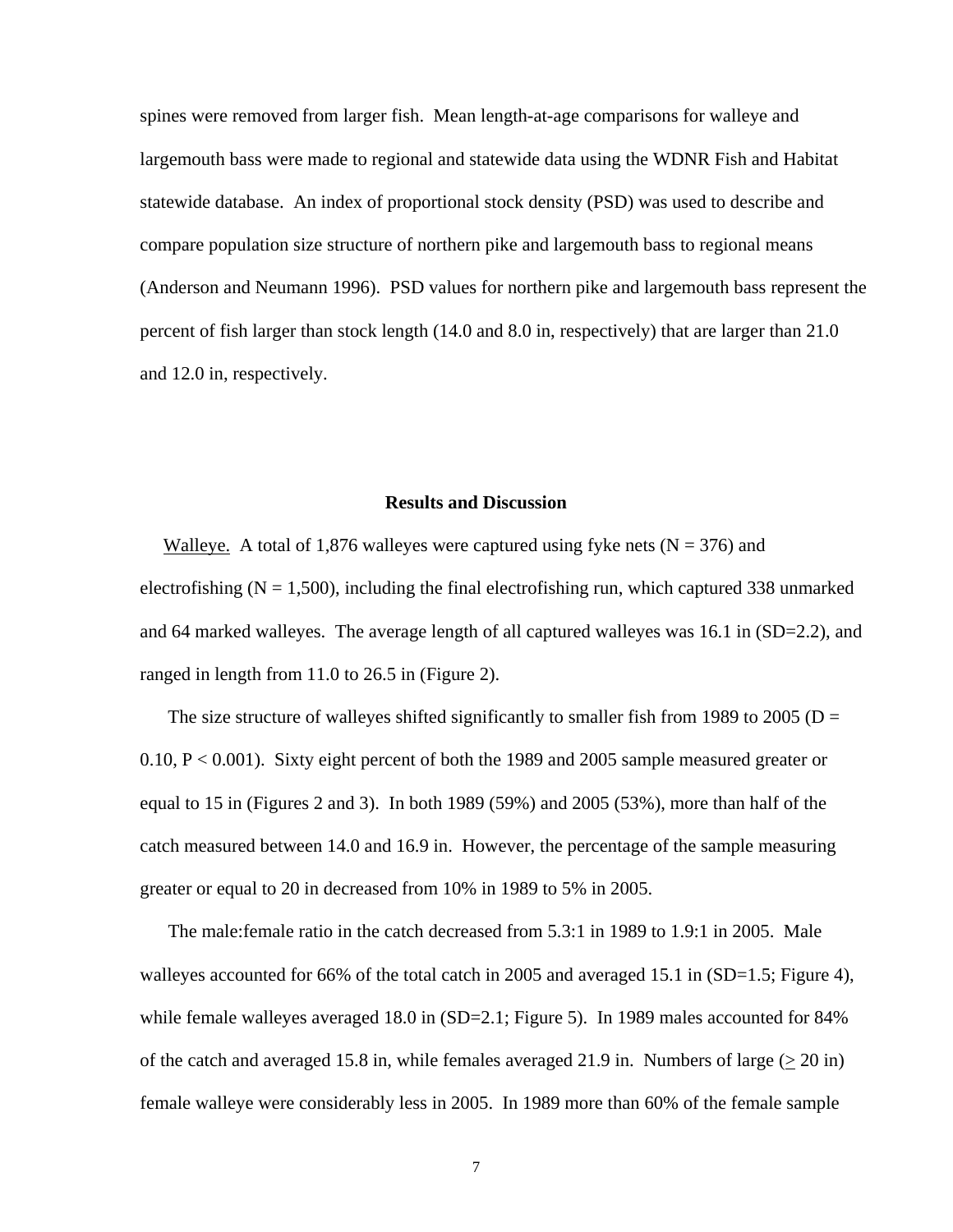measured at least 20 in. In contrast, only 14% of the 2005 female sample measured 20 in or greater.

 Adult walleye abundance in the Minong Flowage during 2005 was estimated at 10,954 fish (95% C.I. 7,654-14,253) or 7.0 fish/acre. Abundance estimates by length groups generally reflected the sampled length distribution, with most walleyes being 12 – 19.9 in and few larger than 20 in (Figure 6). Adult walleye abundance in 1989 was estimated at 8,546 fish (5.5/acre). The estimated number of walleyes in each length group has increased since 1989, with the exception of fish greater than 20 in. Seven percent of the 1989 adult population was estimated at greater than 20 in, which is nearly three times the number estimated in 2005. In 2005 less than half (47%) of the adult walleye population estimate measured at least 15 in. In 1989, with no minimum size limit, 57% of the adult population estimate measured 15 in or greater.

 While the number of walleyes in Minong Flowage has increased since 1989, growth has decreased. Age interpretations showed above average growth in 1988 when compared to both statewide and northern Wisconsin means (Figure 7). Growth in 2005 was below both state and regional means, and the disparity increases with age. In 2005 it took more than five complete growing seasons for an average walleye to reach 15 in and 10 seasons to reach 20 in. In 1988 the average walleye was larger than 15 in after four years and measured nearly 20 in after seven years. Growth of male walleyes no longer meets the minimum growth standard established by WDNR (at least 13.0 in at 4 years). From 1988 to 2005 the mean age of sampled walleyes increased from 4.9 to 6.7 years for males and from 5.3 to 8.3 years for females (Johannes 1989). In 2005 28% of the aged female sample was at least 10 years old. This is in contrast to 1988 when none of the female sample was aged at 10 years. The 2005 population was substantially older than the previously surveyed population, indicating that the large decrease in the number of walleyes greater than 20 in is due to reduced growth rates.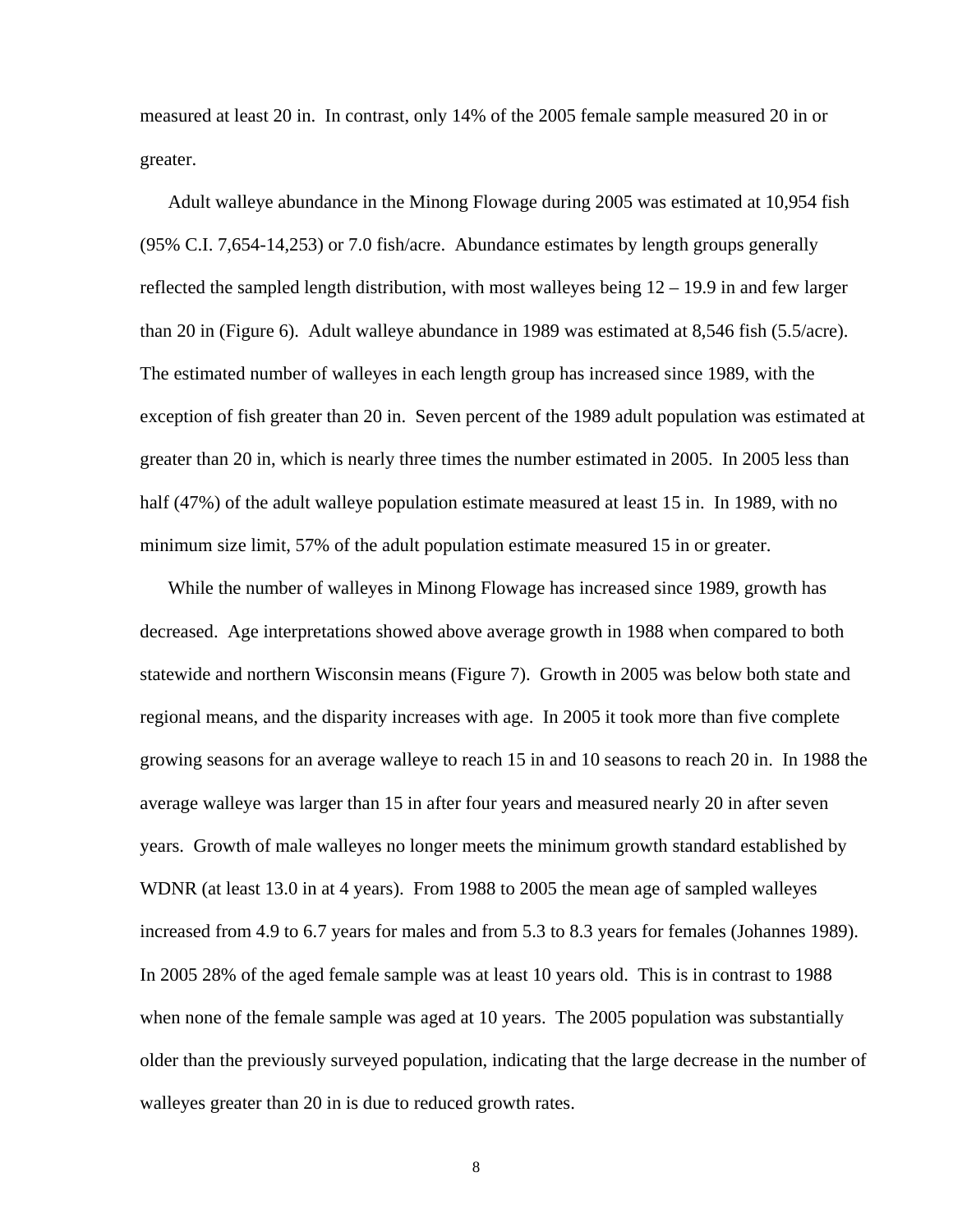At the current density, walleye growth rates are unlikely to improve. A regulation change allowing the harvest of smaller walleyes could improve growth without reducing walleye density to an unacceptable level. There has been some angler dissatisfaction with the large percentage of sub-legal walleyes in their catch. In addition, the increasing prevalence of EWM may reduce angler harvest as fish behavior and movement patterns change. EWM was found at 65 sampling sites throughout the flowage in 2003 (Roesler 2004).

 Northern pike. A total of 266 northern pike (8.9 fish/ net lift) were captured with fyke nets in 2005. Lengths of sampled fish ranged from 6.3-39.0 in and averaged 18.3 in (SD=5.0; Table 1). Northern pike PSD was 23, which was below the mean (30) for 19 northern Wisconsin lakes reported by Margenau et al. (1998). However, in spite of the poor size structure, some (4%) of the northern pike reached quality length  $(> 30 \text{ in})$ .

 Largemouth bass. Although not targeted, 36 largemouth bass (1.2 fish/net lift) were captured with fyke nets in 2005. Lengths of sampled fish ranged from 7.5-18.2 in and averaged 14.7 in (SD=2.2; Table 1). Twenty three (64%) fish measured at least 14 in. Largemouth bass PSD was 92. Although the 2005 sample size was small, age interpretations showed below average growth for fish greater than five years old when compared to regional and statewide means (Figure 8).

#### **Summary and Management Recommendations**

1. Minong Flowage continues to have an abundant walleye population. The 2005 adult population estimate was more than 25% higher than in 1989. Although there is still an abundance of small and mid-sized fish, the number of fish >20 in has decreased.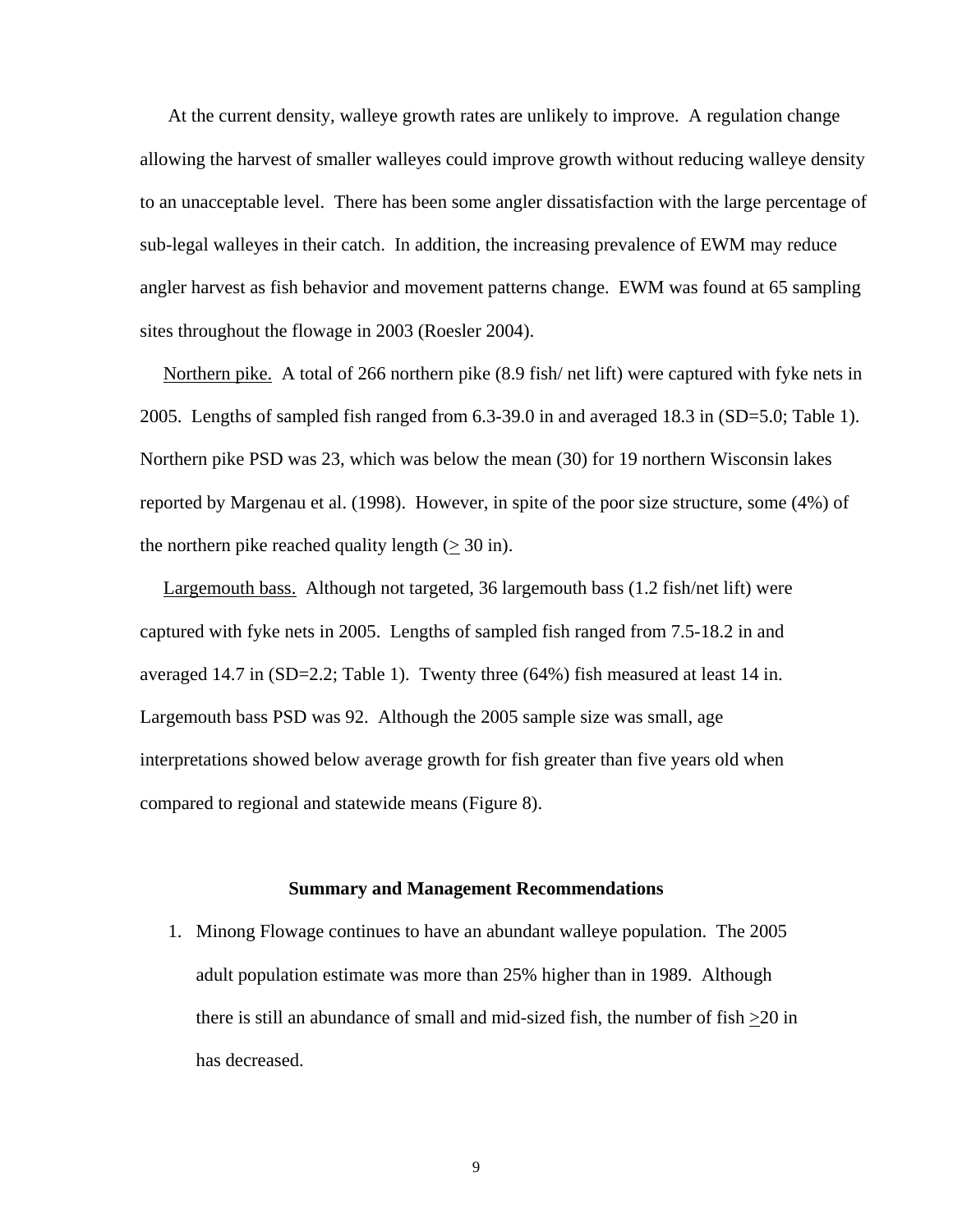- 2. Walleye growth rates have decreased dramatically since 1988. It now takes more than five full seasons for walleyes to reach 15 in, and 10 seasons to reach 20 in. Despite a large increase in the number of old  $($  > age 10) walleyes, there is a substantial decrease in the number of large  $(>20 \text{ in})$  walleyes. Reduced growth is responsible for the decrease in numbers of larger fish.
- 3. Consideration should be given to changing the current walleye harvest regulations to allow for the harvest of smaller fish. Modeling population responses to more liberalized regulation options (e.g. no length limit, 1 fish over 14 in, five fish bag) should occur before any change is proposed. Future population assessments should be planned if a regulation change is implemented.
- 4. Northern pike and largemouth bass populations appear stable. Northern pike PSD values are below the regional mean, but fish measuring up to 39 in were captured. The small sample of largemouth bass showed good size distribution but slower than average growth for fish >age 5.

## **Literature Cited**

Anderson, R. O., and R. M. Neumann. 1996. Length, weight, and associated structural indices. Pages 447-481 *in* B. R. Murphy and D. W. Willis, editors. Fisheries Techniques, 2<sup>nd</sup> edition. American Fisheries Society, Bethesda, Maryland.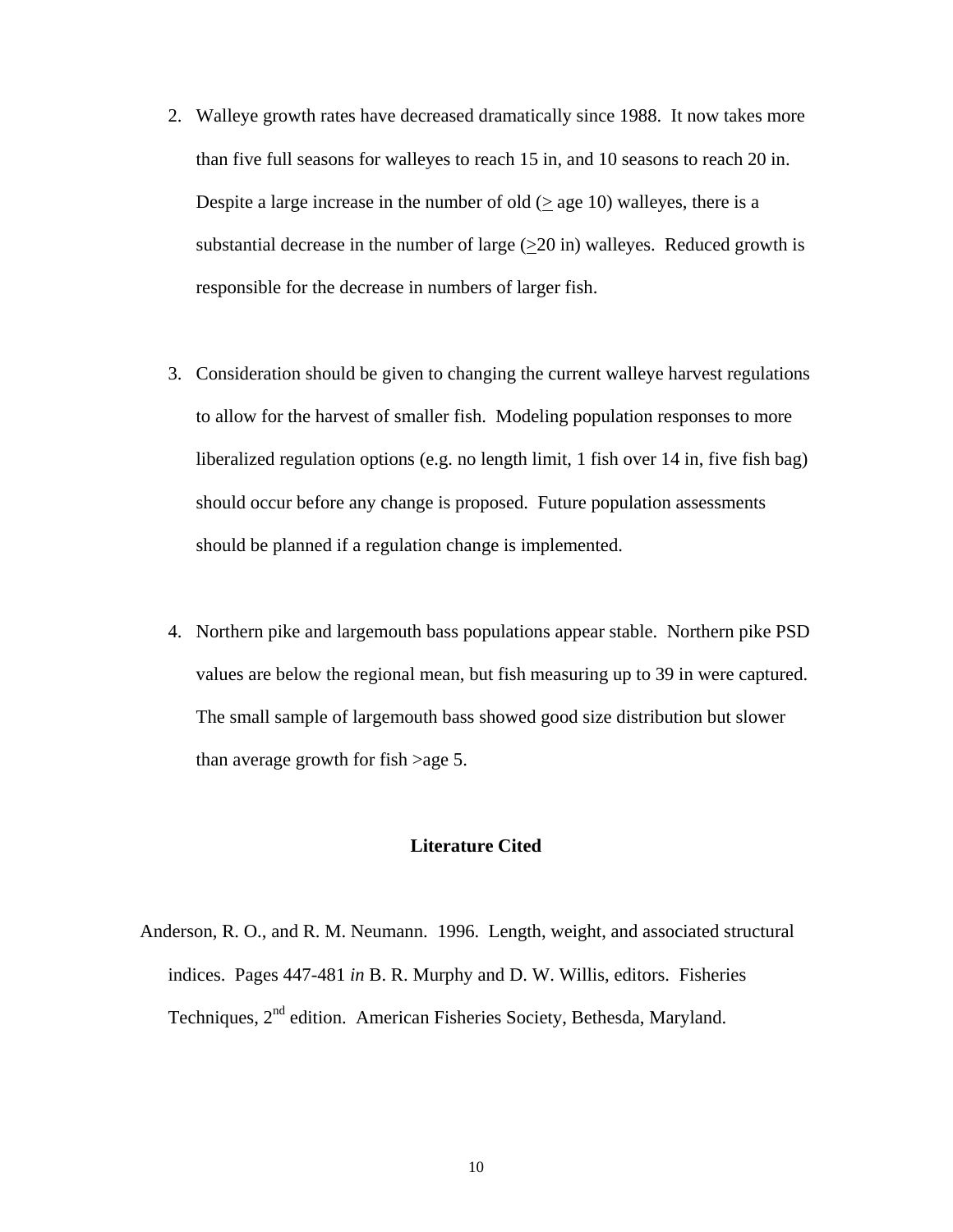- Casselman, J.M. 1990. Growth and relative size of calcified structures of fish. Transactions of the American Fisheries Society 119:673-688.
- Johannes, S. 1989. DNR Treaty Assessment Lake Survey Report, Minong Flowage, Washburn County. Wisconsin Department of Natural Resources, Spooner.
- Hennessy, J.M. 2002. Wisconsin Department of Natural Resources 2001-2002 Ceded Territory Fishery Assessment Report. Administrative Report No. 55. Wisconsin Department of Natural Resources, Madison.
- Margenau, T.M., P.W. Rasmussen, and J.M. Kampa. 1998. Factors Affecting Growth of Northern Pike in Small Northern Wisconsin Lakes. North American Journal of Fisheries Management 18:625-639.
- Niemuth, W. 1950. Lake Survey Report No. 621. Wisconsin Conservation Department, Spooner.
- Ricker, W.E. 1975. Computation and interpretation of biological statistics of fish populations. Fisheries Research Board of Canada Bulletin 191.
- Roesler, C. 2004. Minong Flowage Aquatic Plant Survey. Wisconsin Department of Natural Resources, Hayward.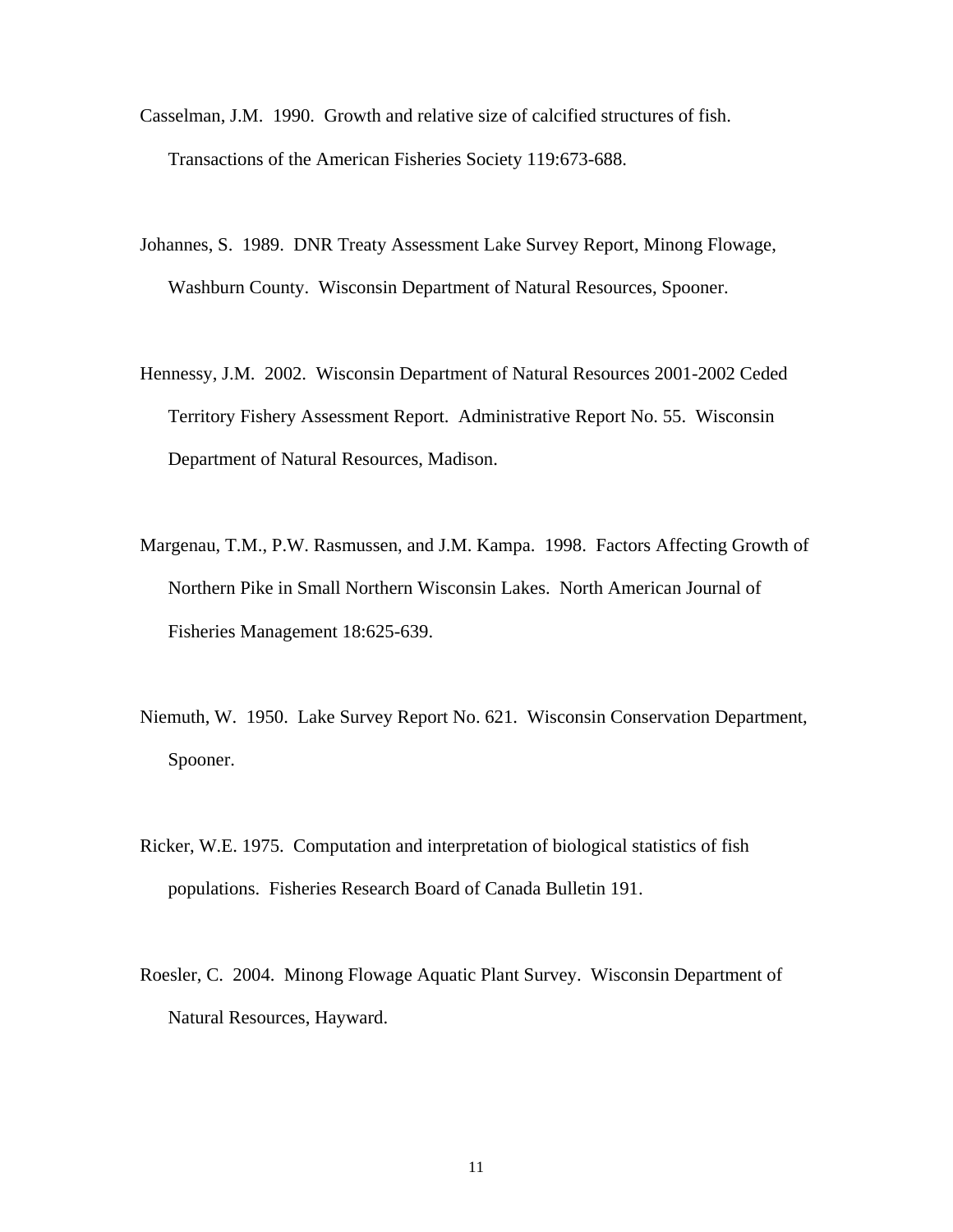|                | Table 1. Length frequency of northern pike and largemouth bass captured in Minong |
|----------------|-----------------------------------------------------------------------------------|
| Flowage, 2005. |                                                                                   |

| Length group (in) | Largemouth bass  | Northern pike    |
|-------------------|------------------|------------------|
| $6 - 6.9$         | $\boldsymbol{0}$ | $\mathbf{1}$     |
| $7 - 7.9$         | $\mathbf{1}$     | 5                |
| $8 - 8.9$         | $\boldsymbol{0}$ | 3                |
| $9 - 9.9$         | $\boldsymbol{0}$ | $\overline{c}$   |
| $10 - 10.9$       | $\boldsymbol{0}$ | $\overline{3}$   |
| $11 - 11.9$       | $\overline{2}$   | $\overline{4}$   |
| 12-12.9           | $\overline{4}$   | $\boldsymbol{7}$ |
| 13-13.9           | $\boldsymbol{6}$ | 6                |
| 14-14.9           | $\overline{4}$   | 20               |
| $15 - 15.9$       | 9                | 28               |
| $16 - 16.9$       | 5                | 18               |
| 17-17.9           | $\overline{c}$   | 39               |
| 18-18.9           | $\overline{3}$   | 39               |
| 19-19.9           | $\boldsymbol{0}$ | 25               |
| 20-20.9           | $\boldsymbol{0}$ | 13               |
| $21 - 21.9$       | $\boldsymbol{0}$ | 10               |
| 22-22.9           | $\boldsymbol{0}$ | $\boldsymbol{7}$ |
| 23-23.9           | $\boldsymbol{0}$ | $8\,$            |
| 24-24.9           | $\boldsymbol{0}$ | 8                |
| 25-25.9           | $\boldsymbol{0}$ | $\mathbf 1$      |
| 26-26.9           | $\boldsymbol{0}$ | 3                |
| 27-27.9           | $\boldsymbol{0}$ | $\overline{c}$   |
| 28-28.9           | $\boldsymbol{0}$ | $\overline{2}$   |
| 29-29.9           | $\boldsymbol{0}$ | $\,1\,$          |
| 30-30.9           | $\boldsymbol{0}$ | 3                |
| $31 - 31.9$       | $\boldsymbol{0}$ | $\mathbf 1$      |
| 32-32.9           | $\boldsymbol{0}$ | $\overline{2}$   |
| 33-33.9           | $\boldsymbol{0}$ | $\boldsymbol{0}$ |
| 34-34.9           | $\boldsymbol{0}$ | $\,1\,$          |
| $35 - 35.9$       | $\boldsymbol{0}$ | $\mathbf{1}$     |
| 36-36.9           | $\boldsymbol{0}$ | $\overline{c}$   |
| 37-37.9           | $\boldsymbol{0}$ | $\overline{0}$   |
| 38-38.9           | $\boldsymbol{0}$ | $\boldsymbol{0}$ |
| 39-39.9           | $\boldsymbol{0}$ | $\mathbf 1$      |
|                   | 36               | 266              |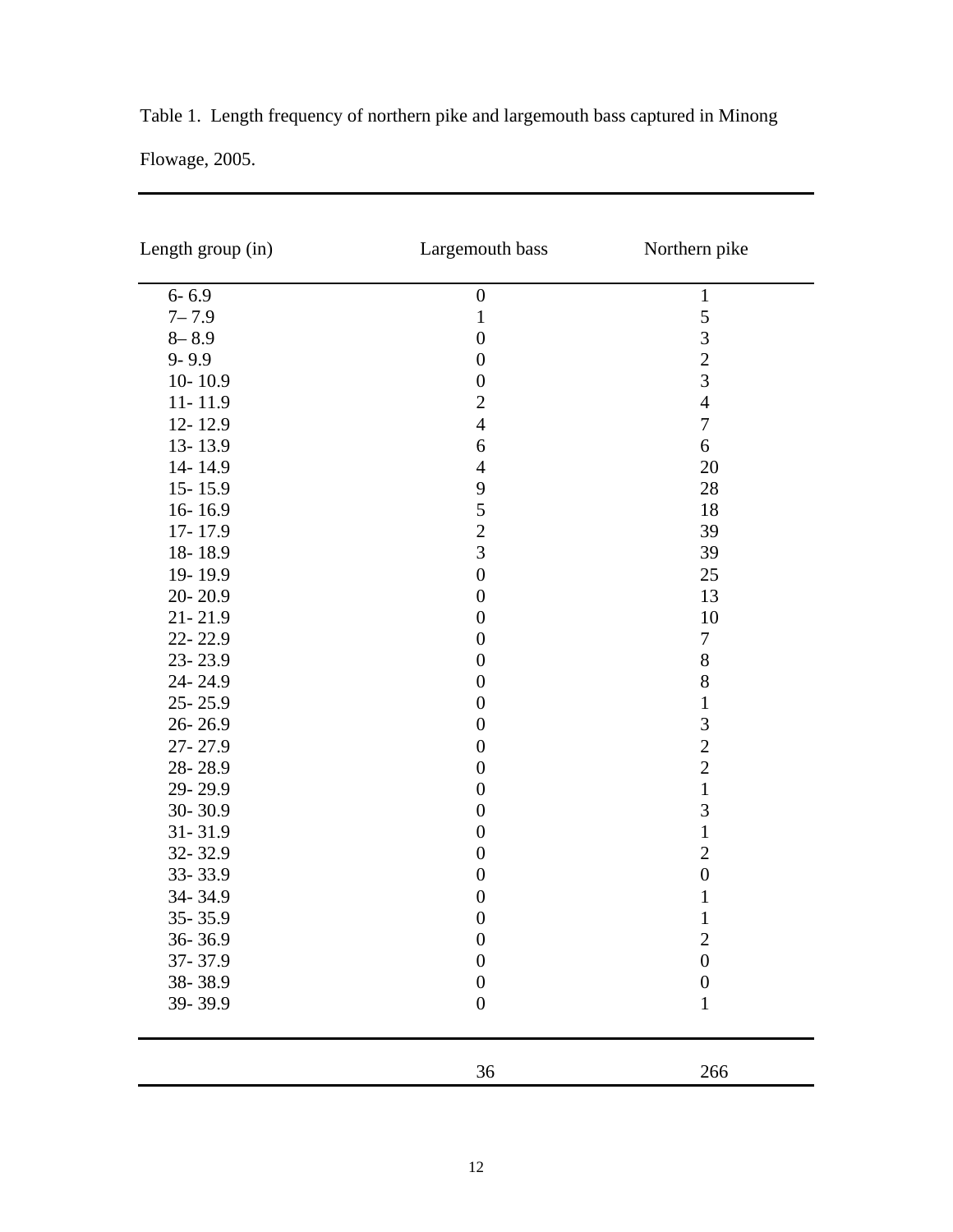

Figure 1. Fyke net locations and electrofishing station, Minong Flowage, 2005.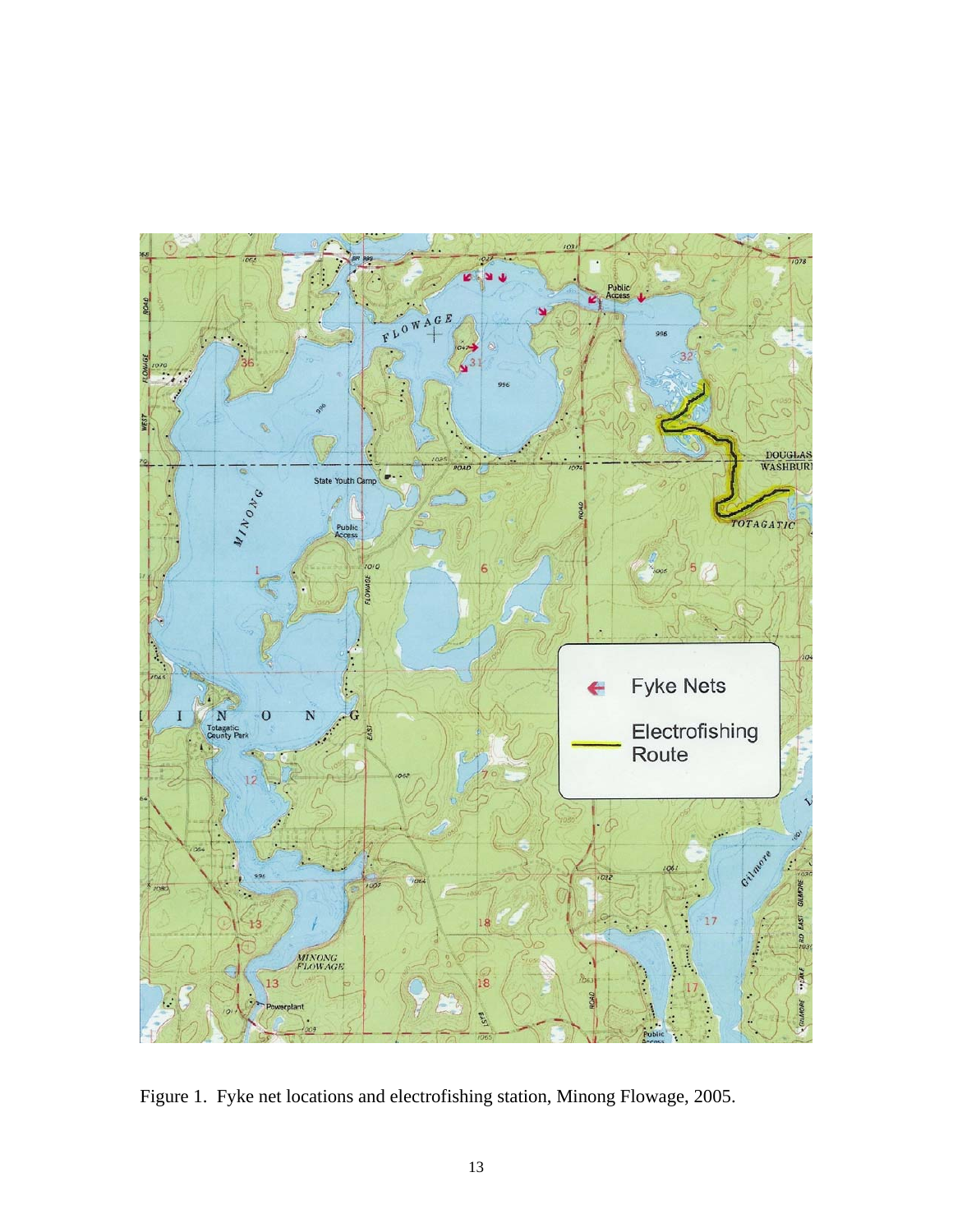

Figure 2. Length frequency by sex of walleyes captured in Minong Flowage, 2005.



Figure 3. Length frequency by sex of walleyes captured in Minong Flowage, 1989.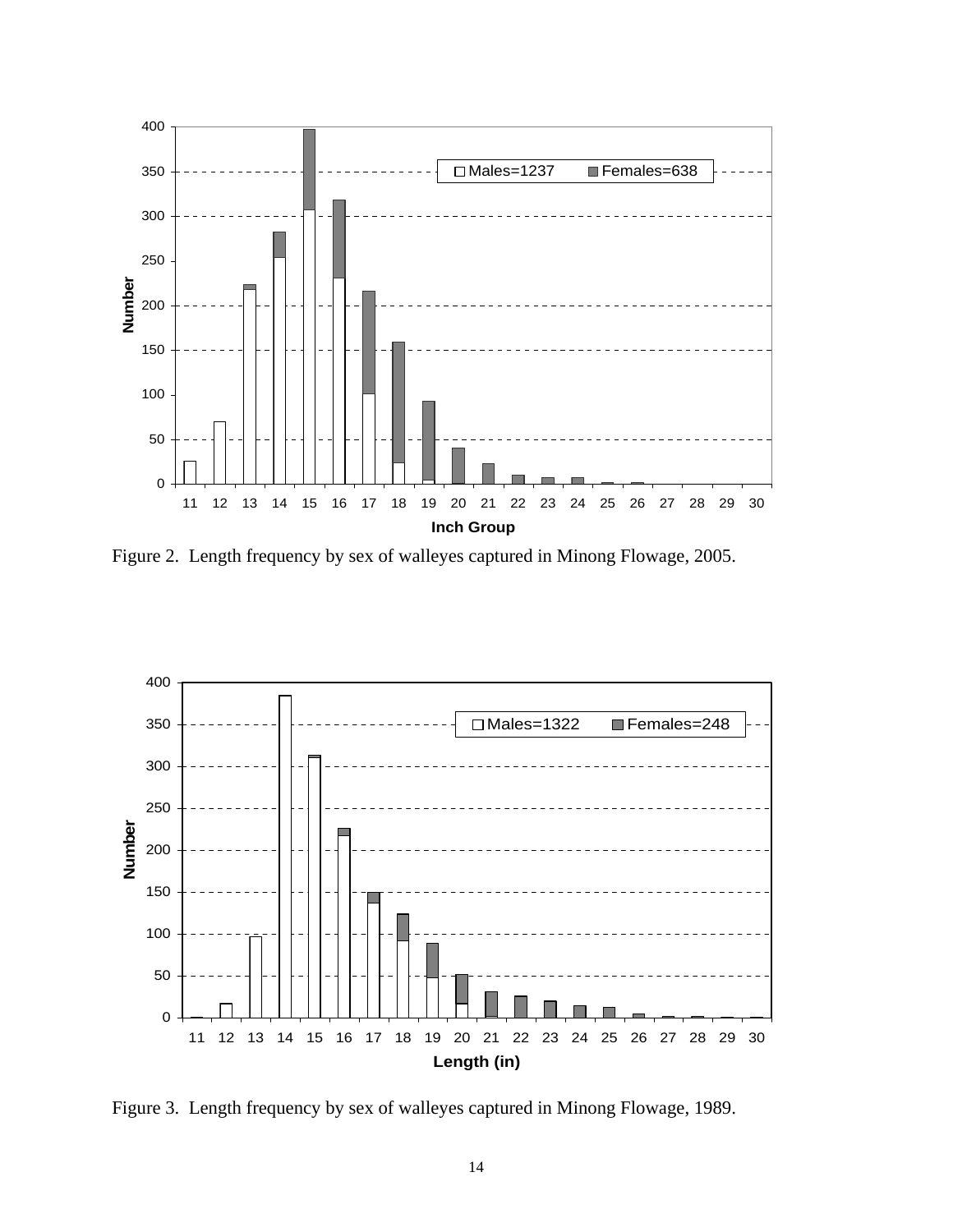

Figure 4. Percentage of catch by length for male walleyes captured in Minong Flowage, 1989 and 2005.



Figure 5. Percentage of catch by length for female walleyes captured in Minong Flowage, 1989 and 2005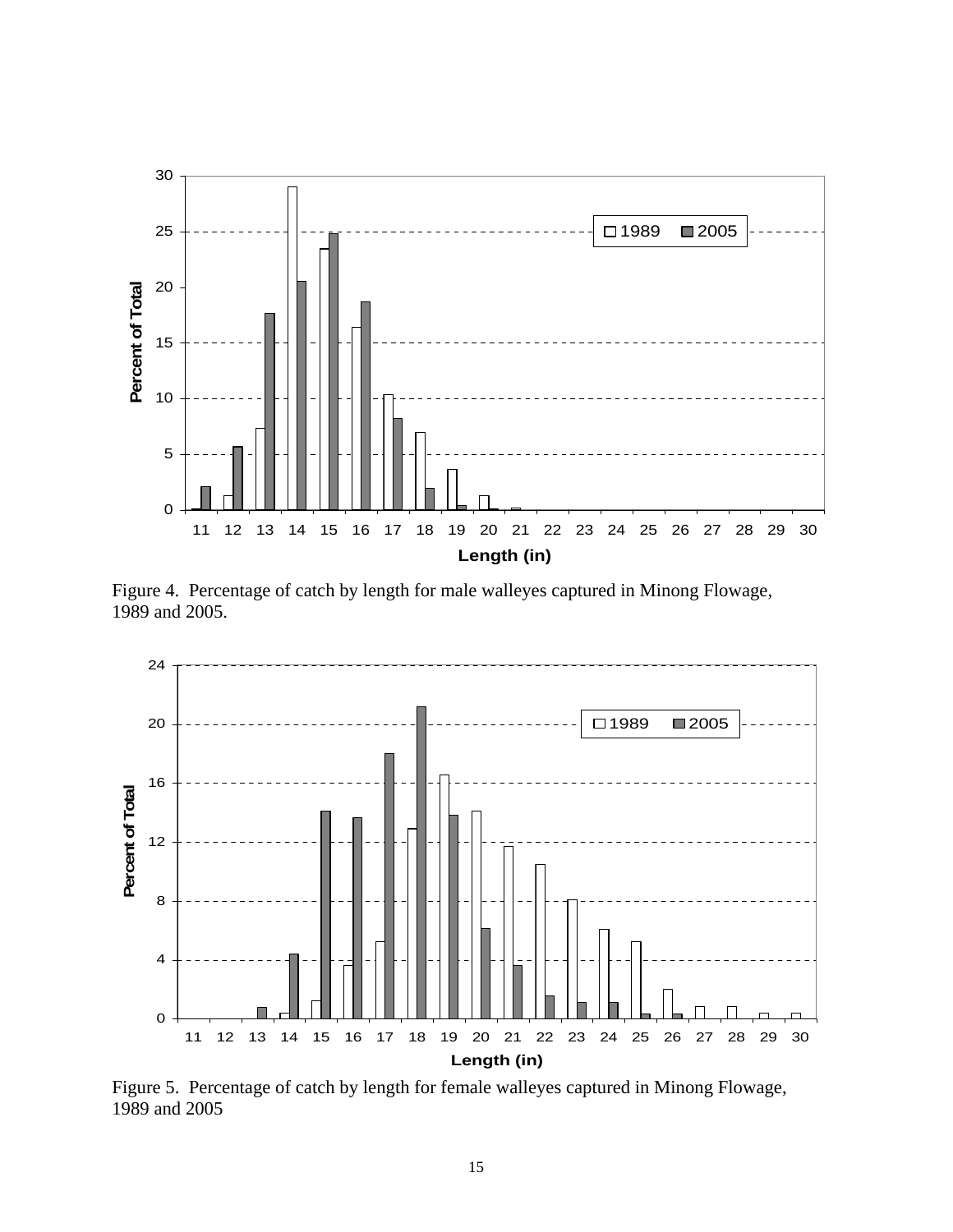

Figure 6. Adult walleye population abundance estimates by length group in Minong Flowage, 1989 and 2005.



Figure 7. Mean lengths at age of walleye from Minong Flowage, 1988 and 2005, with comparisons to regional and statewide means.

\*from WDNR Fish and Habitat Database